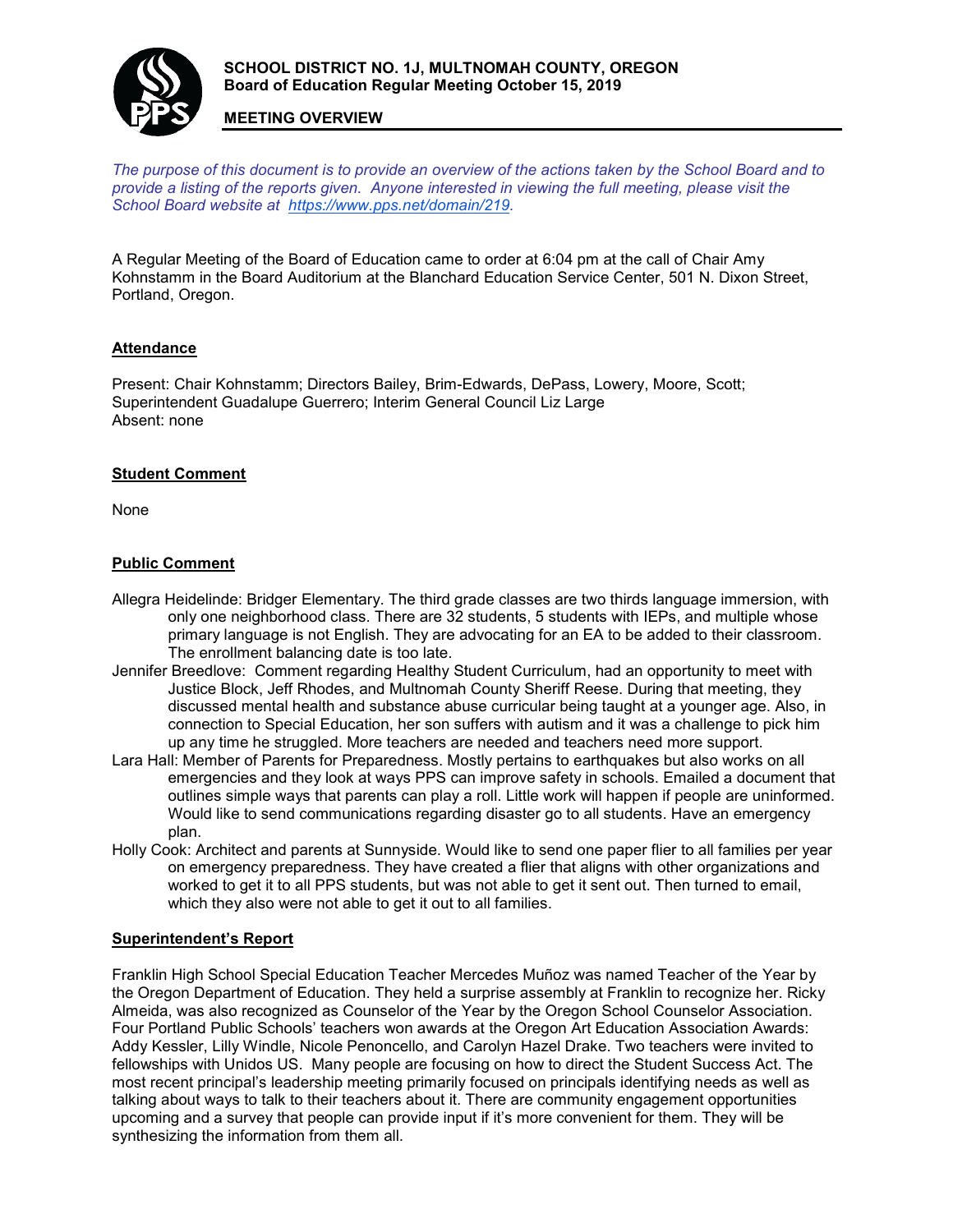# **Dyslexia Awareness Month – Resolution 5976**

Chair Kohnstamm shared that as part of ongoing efforts to support dyslexic students the district has hired a dyslexia coordinator, will be providing professional development to every first and second grade teacher as well as establishing a community advisory team.

### **National Substance Abuse Awareness Month – Resolution 5977**

Brenda Martinek presented a summary of the continuum of care available to students with substance abuse problem, noting that resources are available on the student success health website, drug and alcohol counselors have been added in high schools, the district has partnered with Regence and Oregon Health Authority to provide teacher professional development, and has created student support groups and parent informational sessions.

# **National Principal's Month – Resolution 5978**

Dr. Kregg Cueller introduced the resolution, sharing that it aims to recognize the essential role that principals play to provide optimal learning environments.

# **Proclaiming October 2019 Disability Awareness Month – Resolution 5979**

The resolution was introduced by Noelle Sisk, Special Education Community Engagement Specialist. She shared about upcoming events, including a Spanish Language Individual Education Plan (IEP) training, Student Success Act engagement with the Special Education community, and a district wide Understanding the IEP Process session, aimed at education non-SPED parents.

#### **Authorizing the Amendment to the Bond Accountability Committee Charter – Resolution 5980**

Director Kohnstamm shared that the primary reason to amend the Bond Accountability Committee Charter is to give the committee the opportunity to vet future Bond planning. In addition to strengthening the bond planning work they also included language regarding committee membership, to hopefully increased racial diversity in the committee, increased the chair time to three years to allow for leadership development, and linked the Charter to the state code of ethics.

# **Appointment of Community Budget Review Committee Members – Resolution 5981**

Cynthia Lee, Chief Financial Officer, introduced the candidates up for appointment to fill vacant positions on the committee. She additionally requested that a charter be created for the committee in the future. There was agreement that a charter would be useful, with Director Brim-Edwards noting that it would create necessary transparency.

#### **Adoption of Professional Conduct Between Adults and Students Policy 5.10.064-P – Resolution 5982**

Director Brim-Edwards summarized the new policy, which was a result of a recommendation in the Whitehurst report. She shared that the policy sets guidelines for interaction between adults and students, and that it comes from more than a year's worth of research and outreach with staff, students and the community. She noted that the policy does not just refer to staff, but to all adults that work in the schools including contractors and volunteers. She listed the overarching elements that are included in the policy, noting that the policy emphasizes that the relationships between students and staff are important; it requires annual training; it sets clear guidelines for appropriate conduct, for conduct outside of the school setting, and for conduct for interactions on email and social media; it discusses interpersonal interactions; and it includes travel or transportation guidelines, guidelines for physical and contact with students, a list of violations, information on misconduct reporting, and provisions regarding reporting misconduct and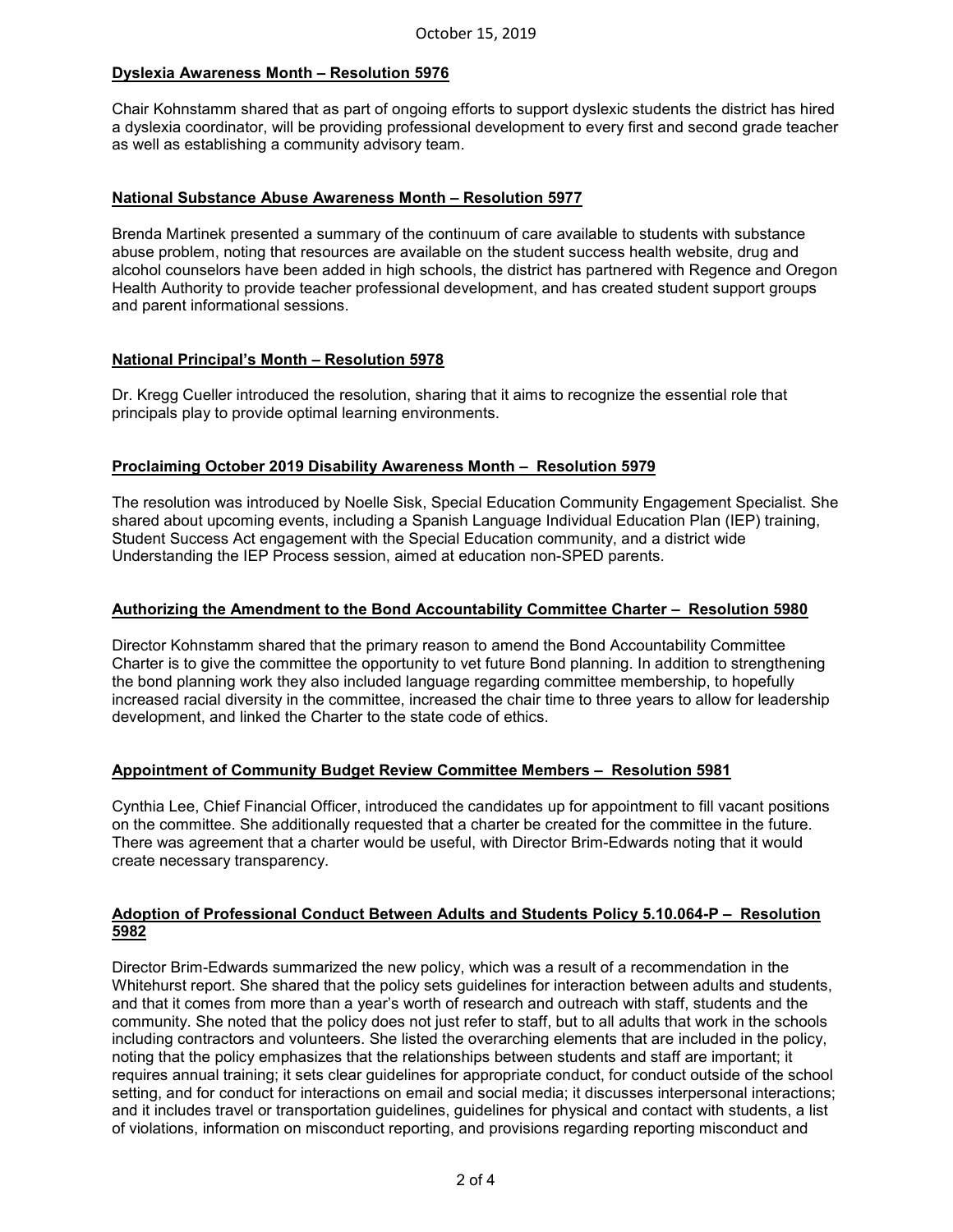retaliation. She noted that the board has a goal to make sure that the policy is funded and that it's being followed.

# **Adoption of Healthy, Substance Free Learning Environments Policy 4.30.023 – Resolution 5983**

Director Moore introduced the policy, noting that it is a substantial rewrite of the policy, which steps away from punitive policies and moves towards providing support and treatment for students to help them overcoming it.

#### **Adopt Portland Public Schools Board Goals for 2019-2022 – Resolution 5984**

Dr. Russell Brown presented an overview of the board goals, noting that they focus not only on graduation, but also on growth, being ready for the world, developing themselves as people, and honoring multiple pathways. He noted that the high school readiness goal should be aligned to middle school redevelopment. Portland is ahead of a lot of other districts because of the amount of students are participating in advanced coursework, but would like to improve the number of students who are taking multiple courses, particularly students of color. Student Representative Latterell shared that the students at the first meeting of the District Leadership Council discussed the high school readiness goal, specifically the desire for Career and Technology Education (CTE) and International bachelorette courses (IB) to be standard and free in all high schools. Director Moore commented that the new goals were deliberately different from the kind of goals that were set in the past, to make them more actionable and to reflect growth.

### **Approve a Budget Development Calendar for 2020-2021 fiscal year – Resolution 5985**

Cynthia Lee, Chief Financial Officer, introduced the budget calendar, noting that it is aligned with the Portland Public Schools ReImagined, Student Success Act, and a Multi-Year Business Plan, and that it will allow the district to start budget planning.

# **Council of Urban Schools Conference**

Directors Scott and Moore, along with various district staff, went to Miami to tour schools to view the middle school pilot program and to attend the Council of Urban Schools conference. Director Scott share that the middle school pilot program changed all of their schools to block schedules, added art and music electives in all the schools, added advisory groups with decision making curriculum that is focused on in the advisory class. He noted that they are largely a school choice district, and they have one of the largest fleets of school buses in the country. Director Moore added that she was impressed with their focus on the socio-emotional needs of the students.

#### **Audit Committee Report**

Director Brim-Edwards shared that the Audit Committee met for the first time on October 9, 2019. The meeting was mostly foundational. They discussed the audit committee charter, the internal auditor's goals, the need for a new risk assessment and a recommendation to add an Automated Clearing House (ACH) audit, and the Secretary of State (SOS) Division audit and the responses to date, as well as received an update from the internal auditors.

#### **Public Comment on Action Items**

● Resolution 5976 to Designate October 2019 as Dyslexia Awareness Month Public Comment

Mary Stockton: Facilitator of Dyslexia Parent Group. Thank you for the third year annual proclamation. There are still many students not leaving high school literate. Only 20 % of black students are at grade level. Two best practices for SPED courses in high school: SPED course descriptions included in all high school class guide. American Sign Language